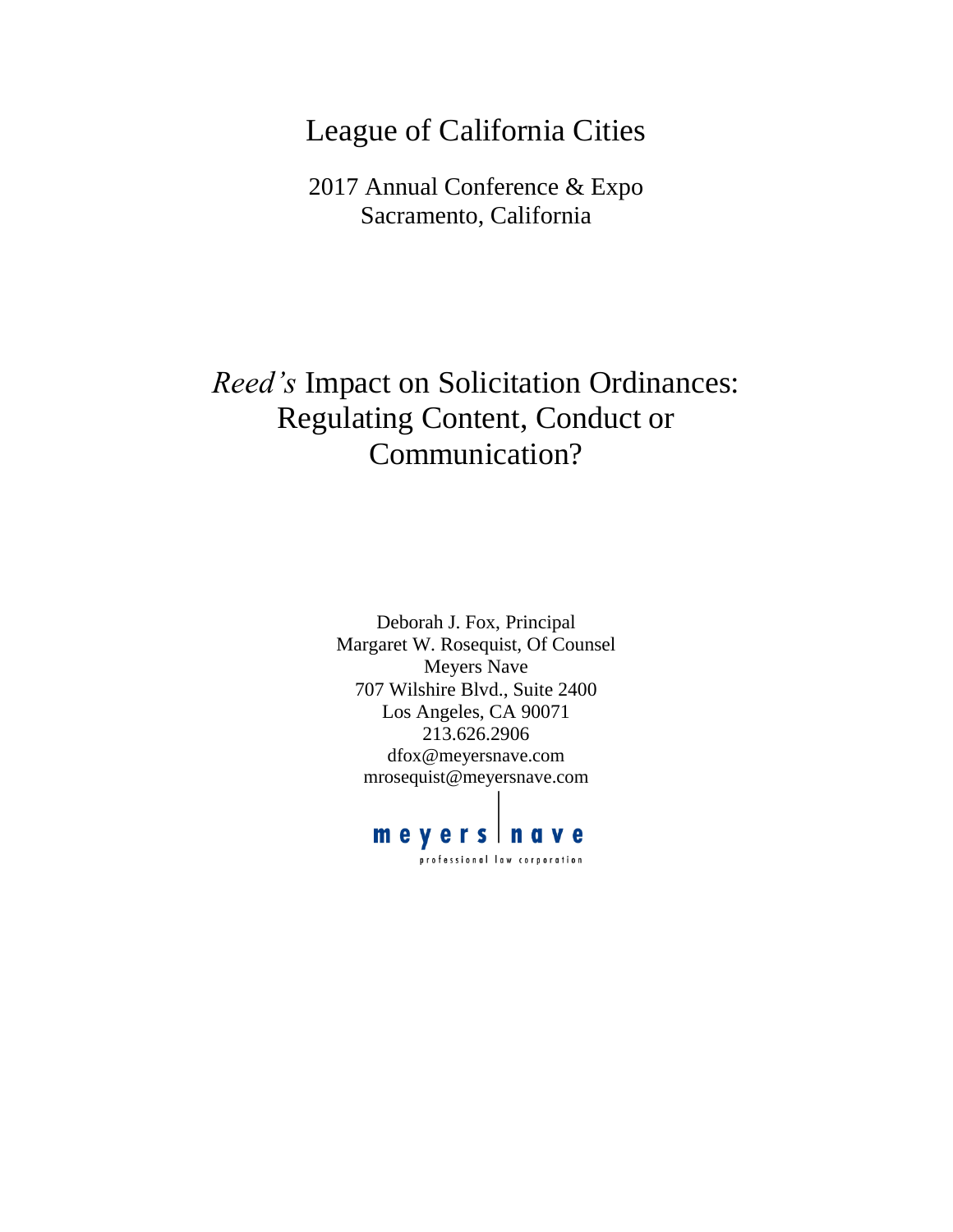#### **Deborah J. Fox, Meyers Nave Margaret W. Rosequist, Meyers Nave**

#### **Introduction**

Restrictions on panhandling and solicitation reach back to the origins of the Republic. Regulation of this activity is an intensely local issue, with policy objectives and goals often differing from jurisdiction to jurisdiction. Over the years, the Supreme Court has attempted to achieve a balance between First Amendment protections and the government's desire to achieve certain policy interests. Developments in the 1960s, which have continued through to the present, show the Court's jurisprudence tilting in favor of free speech rights over the authority of municipalities to regulate panhandling and solicitation. Most recently, the Supreme Court has articulated a very exacting approach to determining the content neutrality of regulations impacting speech. Specifically, in *Reed v. Town of Gilbert*, the Supreme Court states that "Government regulation of speech is content based if a law applies to particular speech because of the topic discussed or the idea or message expressed."<sup>1</sup> The content neutrality test presents a particularly daunting challenge when it comes to drafting constitutionally sound panhandling and solicitation regulations.

This paper will provide a history of the development of the legal jurisprudence governing panhandling and solicitation regulations. It will then evaluate the jurisprudence governing charitable solicitation, forum analysis, and the content neutrality determination. The final section of the paper will provide tips for practitioners to consider when faced with a request to draft a local law or policy regulating solicitation.

### **I. History<sup>2</sup>**

 $\overline{a}$ 

Historically, Americans addressed the problems associated with panhandling by simply prohibiting it. In fact, the Articles of Confederation specifically exempted "paupers, vagabonds, and fugitives from justice" from the privileges and immunities guaranteed to all citizens.<sup>3</sup> By the middle of the twentieth century, every state had laws in place regulating vagrancy and a common feature of these laws was prohibitions on begging.<sup>4</sup> These laws

<sup>1</sup> *Reed v. Town of Gilbert, Ariz.*, 135 S.Ct. 2218, 2227 (2015)

<sup>2</sup> Special thanks goes to former associate David S. Warner for his contribution to the historical section of this paper.

<sup>3</sup> William Mitchell, II, Comment, *"Secondary Effects" Analysis: A Balanced Approach to the Problem of Prohibitions on Aggressive Panhandling*, 24 U. Balt. L. Rev. 291, 297-98 n.23 (1995)*.*

<sup>4</sup> Robert Teir, Article, *Maintaining Safety and Civility in Public Spaces: A Constitutional Approach to Aggressive Begging*, 54 La. L. Rev. 285, 300 (1993)*.* For example, until a recent series of judicial decisions declared the law unconstitutional, it had been unlawful in the State of Michigan since 1929 to be "found begging in a public place." *Mich. Comp. Laws Ann. § 750.167(1)(h).*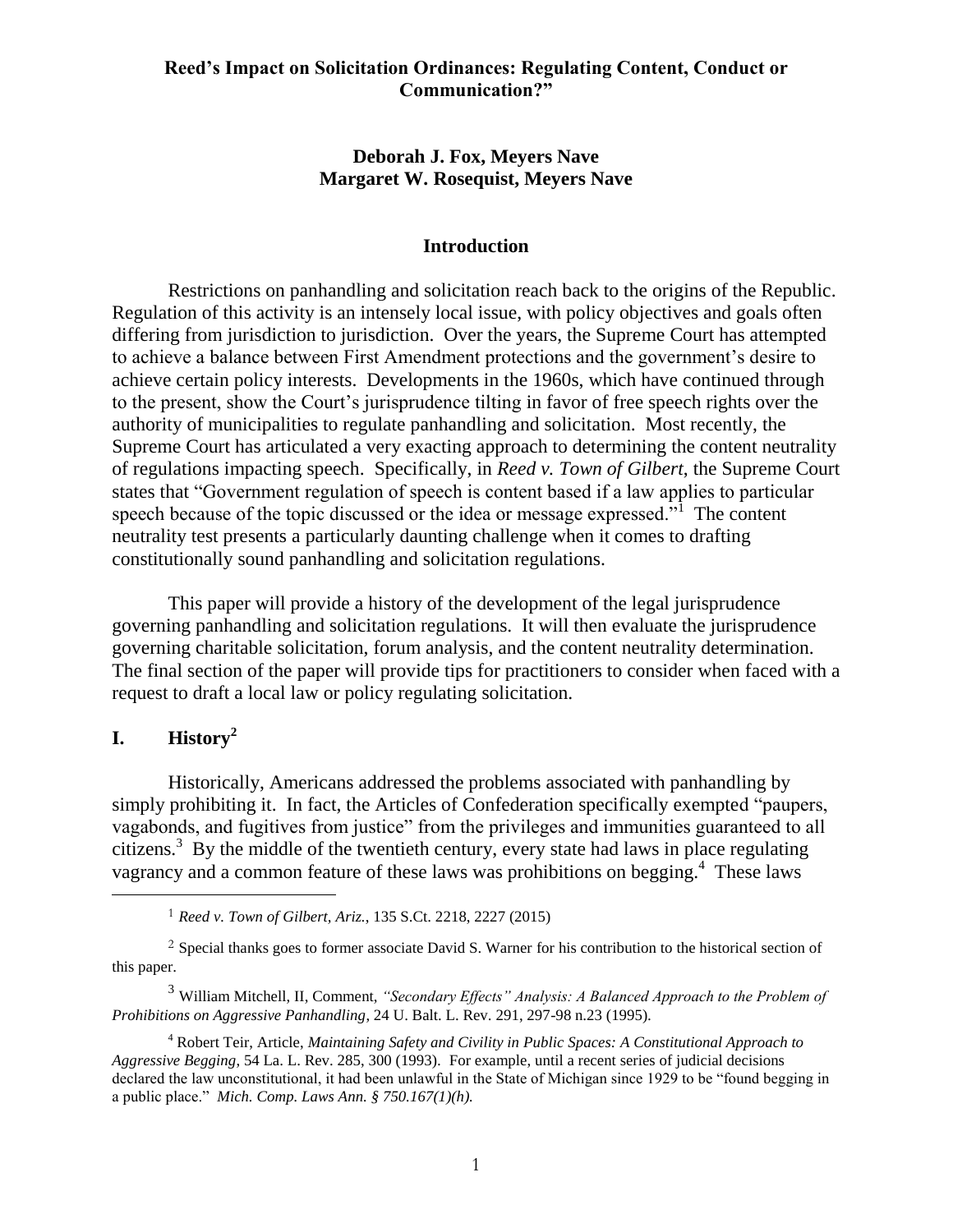were implicitly supported by the United States Supreme Court in decisions such as *Cox v. New Hampshire,* which upheld a state law prohibiting parades or processions on public streets without a license. $5$  According to the Court, laws assuring the safety and convenience of the people to use the public highways have "never been regarded as inconsistent with civil liberties, but rather as one of the means of safeguarding the good order upon which they ultimately depend."<sup>6</sup> State courts were generally supportive of local vagrancy statutes as well. $<sup>7</sup>$ </sup>

Judicial deference began to wither in the second half of the century, however, as petitioners successfully challenged the arbitrary nature of laws that made it a crime merely to be poor or a transient. In 1972, for example, the Supreme Court held a Jacksonville, Florida city ordinance unconstitutional due to its vagueness.<sup>8</sup> The ordinance punished acts of vagrancy including, among other things, "habitual loafers," "dissolute persons who go about begging," "common night walkers," and "persons able to work but habitually living upon the earnings of their wives or minor children.<sup>79</sup> According to the Court, no person of ordinary intelligence would contemplate that such conduct would be a crime. In addition, the law had such an expansive definition of vagrancy, the police had unfettered discretion to make arrests for behavior that, in many cases, may have been perfectly legal.<sup>10</sup>

In a series of decisions in the 1980s, the Supreme Court looked more specifically at the issue of solicitation and its interplay with the First Amendment. In *Village of Schaumburg v. Citizens for a Better Environment*, the Court struck down a local ordinance prohibiting door-to-door or on-street solicitation by charitable organizations that did not use at least  $75$  percent of their receipts for charitable purposes.<sup>11</sup> While acknowledging that soliciting financial support was subject to reasonable regulation, Justice Byron White opined for the majority that such regulation:

[M]ust be undertaken with due regard for the reality that solicitation is characteristically intertwined with informative and perhaps persuasive speech seeking support for particular causes or for particular views on economic, political or social issues, and for the reality that without solicitation, the flow of such information and advocacy would likely cease.<sup>12</sup>

 $\overline{a}$ 

9 *Id*. at 164.

<sup>10</sup> *Id.* at 162, 168.

<sup>11</sup> *Village of Schaumberg v. Citizens for a Better Environment*, 444 U.S. 620 (1980).

<sup>12</sup> *Id.* at 632. White relied, in part, on several Supreme Court decisions (primarily from the 1940s and 1950s) involving canvassing and soliciting by religious and charitable organizations. See *Id.* at 628-32.

<sup>5</sup> *Cox v. State of New Hampshire,* 312 U.S. 569 (1941)*.*

<sup>6</sup> *Id.* at 574*.*

<sup>7</sup> Mitchell, "Secondary Effects" at 298 n.27.

<sup>8</sup> *Papachristou v. City of Jacksonville,* 405 U.S. 156 (1972).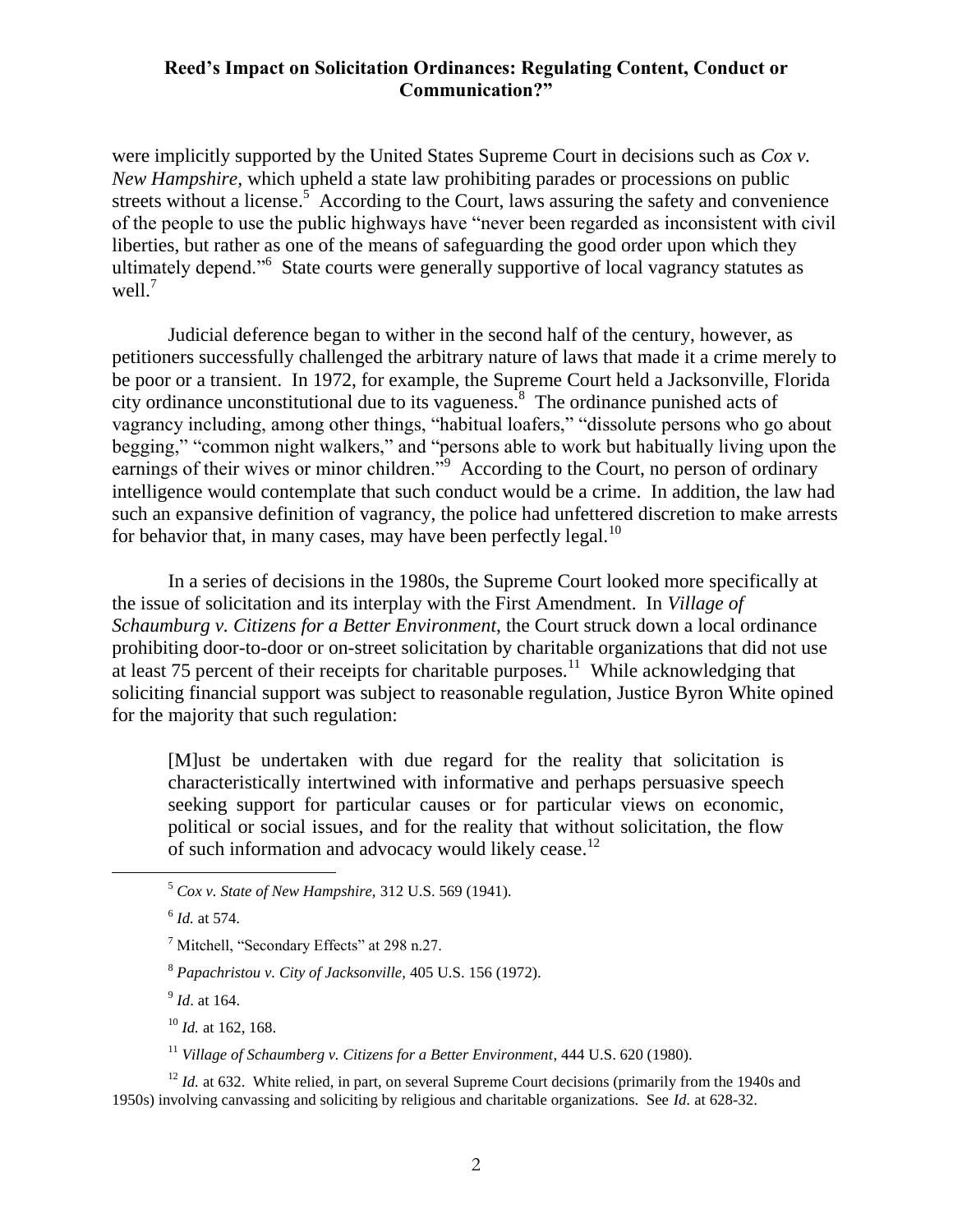Subsequent Supreme Court decisions found solicitation by other types of organizations to be protected speech, and courts in several federal circuits have relied on the Court's analysis in *Schaumburg* and its progeny to conclude that solicitation and panhandling by individuals is subject to the same First Amendment protection given to solicitation by private charities.<sup>13</sup> Indeed, in the recent *Santopietro v. Howell*, case the Ninth Circuit noted that the solicitation of tips is entitled to the same constitutional protection as traditional speech.<sup>14</sup> In *Santopietro*, police officers arrested women dressed as "sexy cops" on the Las Vegas strip for engaging in commercial activity without a business license.<sup>15</sup> While the trial court granted the police officers summary judgment motion, the Ninth Circuit reversed, finding that there was a factual dispute as to whether the "sexy cops" were seeking tips for having a photograph taken with them or whether they were demanding a quid pro-quo payment that might have fallen outside protected noncommercial First Amendment activity and instead been subject to analysis as commercial speech.<sup>16</sup> As such, the Ninth Circuit remanded for a resolution of the factual issues at trial and a determination (based on the factual resolution) as to whether the business licensing requirement validly applied to the women. $17$ 

Given the evolution of modern jurisprudence, municipalities considering panhandling and solicitation regulations should draft such restrictions with the understanding that the speech associated with solicitation or panhandling activity is given full First Amendment protection.

#### **II. Charitable Solicitation**

In *Schaumburg,* the Supreme Court laid the foundation for its modern jurisprudence regarding charitable solicitation. The Court applied an "overbreadth" analysis and found that an ordinance that banned solicitors from seeking door-to-door charitable contributions was not the least restrictive means of achieving a legitimate governmental interest.<sup>18</sup> Specifically, the ordinance prohibited solicitation by organizations that did not use at least 75 percent of

<sup>15</sup> *Id*.

<sup>&</sup>lt;sup>13</sup> *Riley v. National Federation of the Blind of North Carolina*, 487 U.S. 781 (1988) (professional fundraisers); *United States v. Kokinda,* 497 U.S. 720 (1990) (political organizations); and *International Society for Krishna Consciousness v. Lee,* 505 U.S. 672 (1992) (non-profit religious organizations); *Loper v. New York City Police Dep't,* 802 F.Supp. 1029 (S.D.N.Y. 1992), aff'd, 999 F.2d 699 (2d Cir. 1993); *Speet v. Schuette,* 726 F.3d 867 (6th Cir. 2013); *Gresham v. Peterson,* 225 F.3d 899 (7th Cir. 2000).

<sup>14</sup> *Santopietro v. Howell*, 857 F.3d 980, 988 (9th Cir. 2017)

<sup>16</sup> *Id*. at 986 & 989.

<sup>17</sup> *Id*. at 994.

<sup>18</sup> *Village of Schaumberg*, 444 U.S. at 628.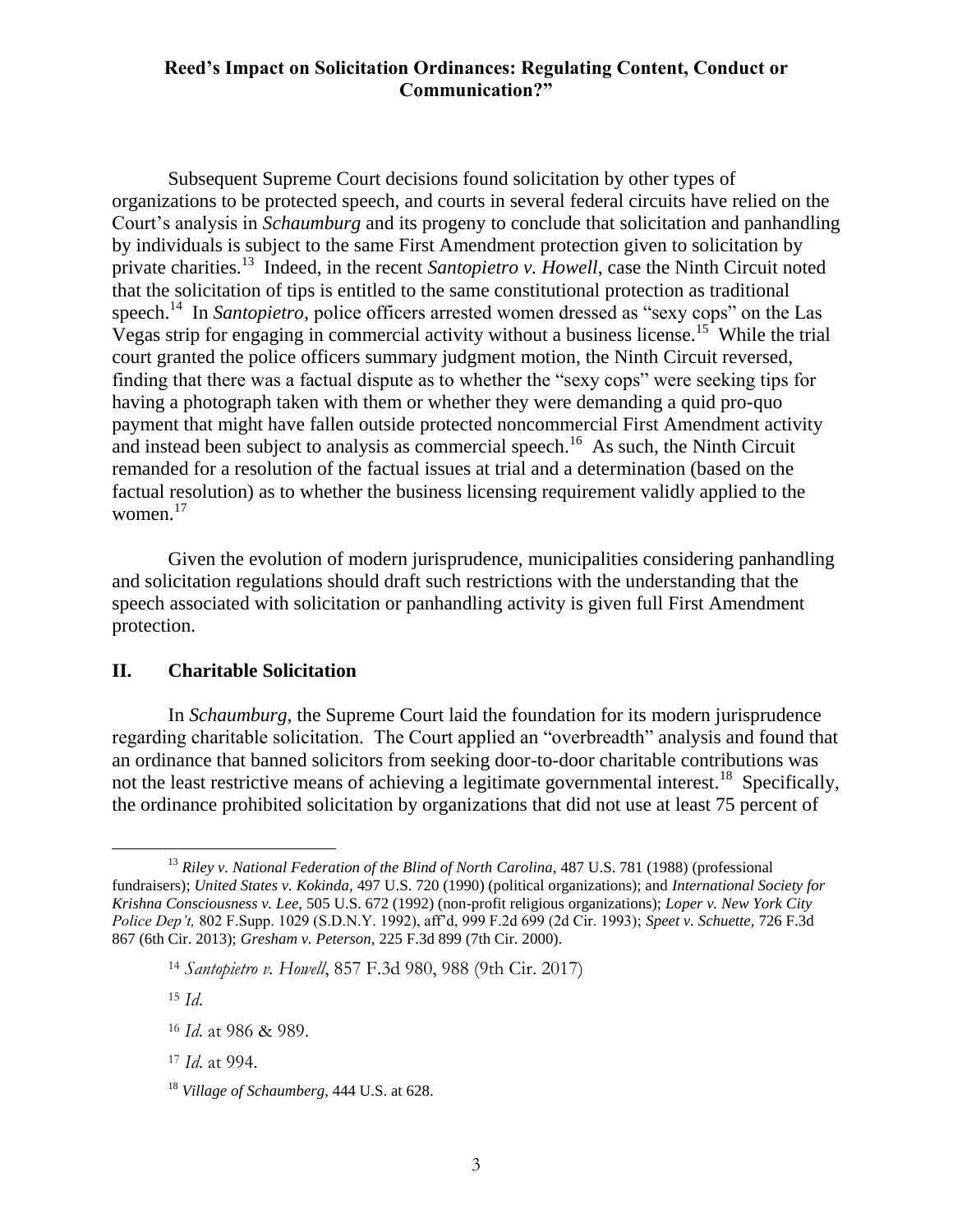their receipts for charitable purposes.<sup>19</sup> The Court explained that while the Village had a substantial interest in preventing fraud and maintaining residential privacy, the 75 percent requirement only peripherally promoted these interests.<sup>20</sup> For example, the Court said that there is a class of charitable organizations whose primary goal is to research and advocate, and that such organizations typically use more than 25 percent of their funds to pay their own staff.<sup>21</sup> These organizations could not be labeled fraudulent, said the Court, and thus the ordinance was overbroad.<sup>22</sup>

In order for a charitable solicitation regulation to pass muster under the standard set forth by the *Schaumburg* it must: (1) serve a sufficiently strong, subordinating interest that the government is entitled to protect (such as the prevention of fraud); and (2) be narrowly drawn to serve the interest without unnecessarily interfering with First Amendment freedoms.<sup>23</sup>

The courts have used the charitable solicitation framework to analyze the relatively new issue of donation bins. Some courts initially found the bins to be a form of charitable solicitation subject to the higher standards set forth in *Schaumberg* rather than the more forgiving standard set forth under the Supreme Court's commercial speech doctrine. In *National Federation of the Blind of Texas v. Abbott*, the Fifth Circuit explained that the inclusion of a charity's name on donation bins communicated information about the beneficiaries and implicitly advocated for the charity's views, ideas and goals, thus making it more than mere commercial speech.<sup>24</sup> The Fifth Circuit thus applied the *Schaumberg* standard of review and found unconstitutional the requirement that donation bins include information as to any fee arrangement between the non-profit and a for-profit organization.<sup>25</sup> Similarly, in *Linc-Drop v. City of Lincoln*, a district court within the 8<sup>th</sup> District Court of Appeals rejected regulations restricting donation bins to those where 80 percent of the proceeds from the bins were used for charitable purposes.<sup>26</sup> And, in *Planet Aid v. City of St. Johns*, *MI*, the Sixth Circuit also rejected a regulation imposing a total ban on donation bins.<sup>27</sup> Instead of relying on *Schaumberg*, however, the Sixth Circuit turned to the Supreme Court's jurisprudence regarding time, place and manner restrictions on non-commercial

<sup>19</sup> *Id*. at 622.

 $^{21}$  *Id*.

 $\overline{a}$ 

<sup>22</sup> *Id.* at 637.

<sup>24</sup> *National Federation of the Blind of Texas v. Abbott,* 647 F.3d 202 (5th Cir. 2011).

<sup>25</sup> *Id.* at 214. The Fifth Circuit found that the other regulation at issue, which required the donation bins to disclose the name of any third party involved in the transaction, did pass constitutional muster. *Id*. at 215.

<sup>26</sup> *Linc-Drop v. City of Lincoln*, 996 F.Supp.2d 845 (D.Neb. 2014).

<sup>27</sup> *Planet Aid v. City of St. Johns, MI*, 782 F.3d 318, 331 (6th Cir. 2015).

<sup>20</sup> *Id.* at 636.

<sup>23</sup> *Id*. at 636.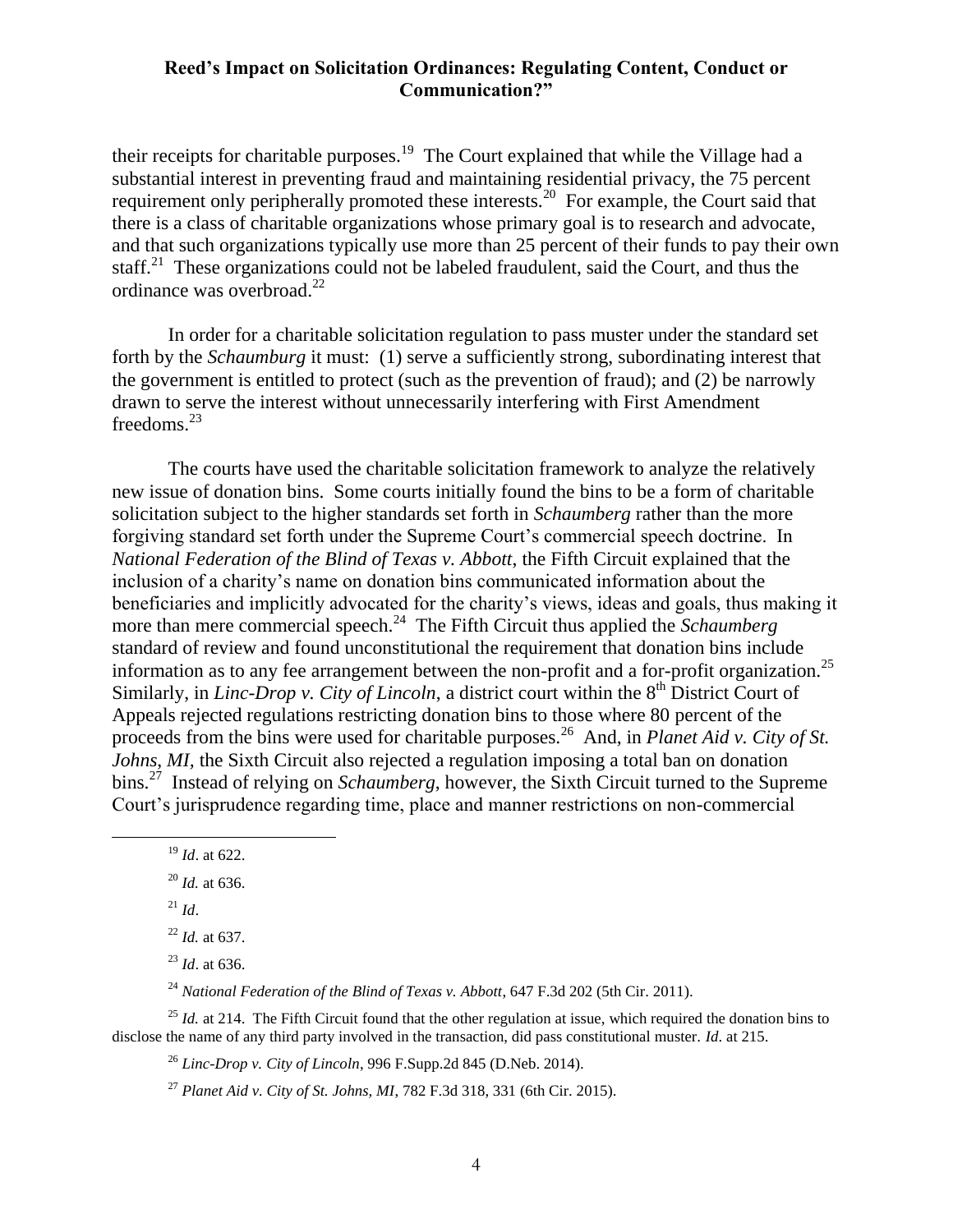speech in a public forum, and found that the regulation failed because it was content-based. $^{28}$ Specifically, the regulation only banned unattended outdoor receptacles with expressive messages regarding charitable giving, while receptacles with no messages such as dumpsters, collection bins, and trash cans, were allowed.<sup>29</sup>

By contrast, in the 2017 *Recycle for Change v. City of Oakland* case, the Ninth Circuit upheld regulations of unattended collection bins.<sup>30</sup> The regulations at issue required any property owner with a collection bin on its property to obtain an annual permit and imposed a 1000 feet separation requirement between collection bins.<sup>31</sup> The regulations were challenged on both First Amendment and Fourteenth Amendment grounds (which the district court rejected).<sup>32</sup> The case, however, was only appealed on First Amendment grounds.<sup>33</sup> On appeal, the plaintiff argued that the regulations were unconstitutionally content-based because they required the enforcing officer to read the information on the collection bin to determine if it was a charitable bin.<sup>34</sup> The Ninth Circuit assumed (without deciding) that regulations of these collection bins posed First Amendment concerns.<sup>35</sup> The Court reviewed the Sixth Circuit's *Planet Aid* decision and noted that the Sixth Circuit interpreted the regulations before it as applying to charitable donations alone which in turn required an enforcing officer to look at the content of the message on the collection bin to determine whether it was soliciting charitable donations.<sup>36</sup> By contrast, in *Recycle for Change*, the Ninth Circuit explained that the regulations at issue applied to all donation bins, regardless of whether they were dedicated for profit or charitable purposes.<sup>37</sup> Thus, the Ninth Circuit did not frame the issue as one relating to charitable donations but instead posited that the question was whether "the activity of collecting, distributing, or recycling personal items" constitutes "communicative content" against which any hint of discrimination should trigger strict scrutiny.<sup>38</sup> The Court answered this question in the negative. The Ninth Circuit cited to the *Reed* test but found the regulations to be content-neutral and thus applied the

<sup>28</sup> *Id.*

 $\overline{a}$ 

<sup>31</sup> *Id.* at

- <sup>33</sup> *Id.*.
- <sup>34</sup> *Id*. at 670.
- <sup>35</sup> *Id*. at 669.
- <sup>36</sup> *Id*. at 671-72.
- <sup>37</sup> *Id*. at 670.
- <sup>38</sup> *Id*. at 671.

<sup>29</sup> *Id.* at 328.

<sup>30</sup> *Recycle for Change v. City of Oakland*, 856 F.3d 666 (9th Cir. 2017)

<sup>32</sup> *Id.* at 669.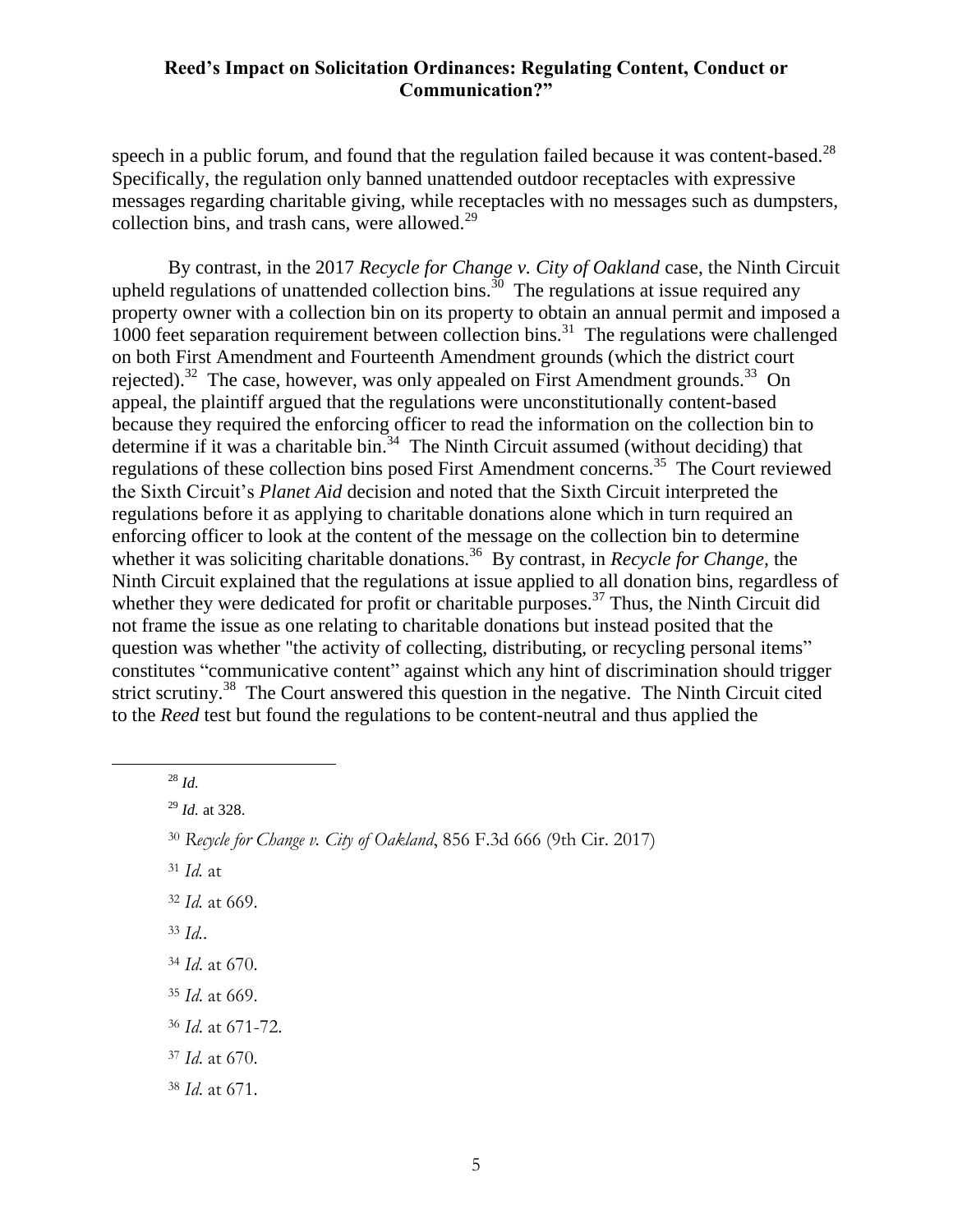intermediate scrutiny test which the regulations passed.<sup>39</sup> The Ninth Circuit also explained that the regulations at issue were not rendered content-based merely because they may require an enforcing officer to determine if the collection bin was intended to collect, distribute, or recycle personal items.<sup>40</sup> Instead, the Court cited to the Supreme Court's *Hill v*. *Colorado* case and its own *Berger v. Seattle* decision to support a common sense approach to applying the "officer must read it" test. $41$ 

The evolving case law in this arena indicates that a critical issue for determining whether the regulation of collection bins will pass constitutional muster is the content neutrality analysis. Content-neutrality comes into play whether the collection bins are located on private property or government property<sup>42</sup> While restrictions on collection bins may implicate either private property or government property, many other forms of solicitation restrictions are aimed at government property alone. Where regulations are aimed at government property the courts look to forum classification and the accompanying tests for each forum in applying the First Amendment analysis. The nuanced forum analysis is discussed below.

#### **III. Forum Analysis**

The most common approach of the lower federal courts when analyzing solicitation or panhandling regulations is to utilize the test applicable to the forum at issue. Regulations for a nonpublic forum are subject to a more deferential review standard than regulations for a public forum. Accordingly, forum classification of the property being regulated can be determinative as to whether the restrictions at issue are constitutionally sound based on the First Amendment.

In *Perry Education Association v. Perry Local Educators' Association,* the Supreme Court set forth the standard for the traditional public forum explaining that in places, which by long tradition or government fiat, have been devoted to assembly and debate (e.g., streets, sidewalks, public parks), the rights of the state to limit expressive activity are sharply

<sup>39</sup> *Id*. at 669-70.

<sup>40</sup> *Id*. at 671-72.

<sup>41</sup> *Id*. at 671.

 $\overline{a}$ 

42 In the *Recycle for Change* case, the Ninth Circuit used neither the *Schaumberg* framework nor the forum analysis tests but instead looked to the intermediate scrutiny test outlined by the Supreme Court in *United States v. O'Brien,* 391 U.S. 367, 377 (1968.) *See Recycle for Change,* 356 F.3d at 674.Presumably the Ninth Circuit looked to the *O'Brien* test because the regulations were not limited to charitable donations nor were the regulations directed at conduct on government property (which would have triggered the tests under forum analysis). The choice to use the *O'Brien* intermediate scrutiny test over the forum analysis intermediate scrutiny test is unlikely to have impacted the outcome of the case. Rather, the critical issue was the Ninth Circuit's determination that the regulations were content-neutral which thus avoided the application of a strict scrutiny standard of review.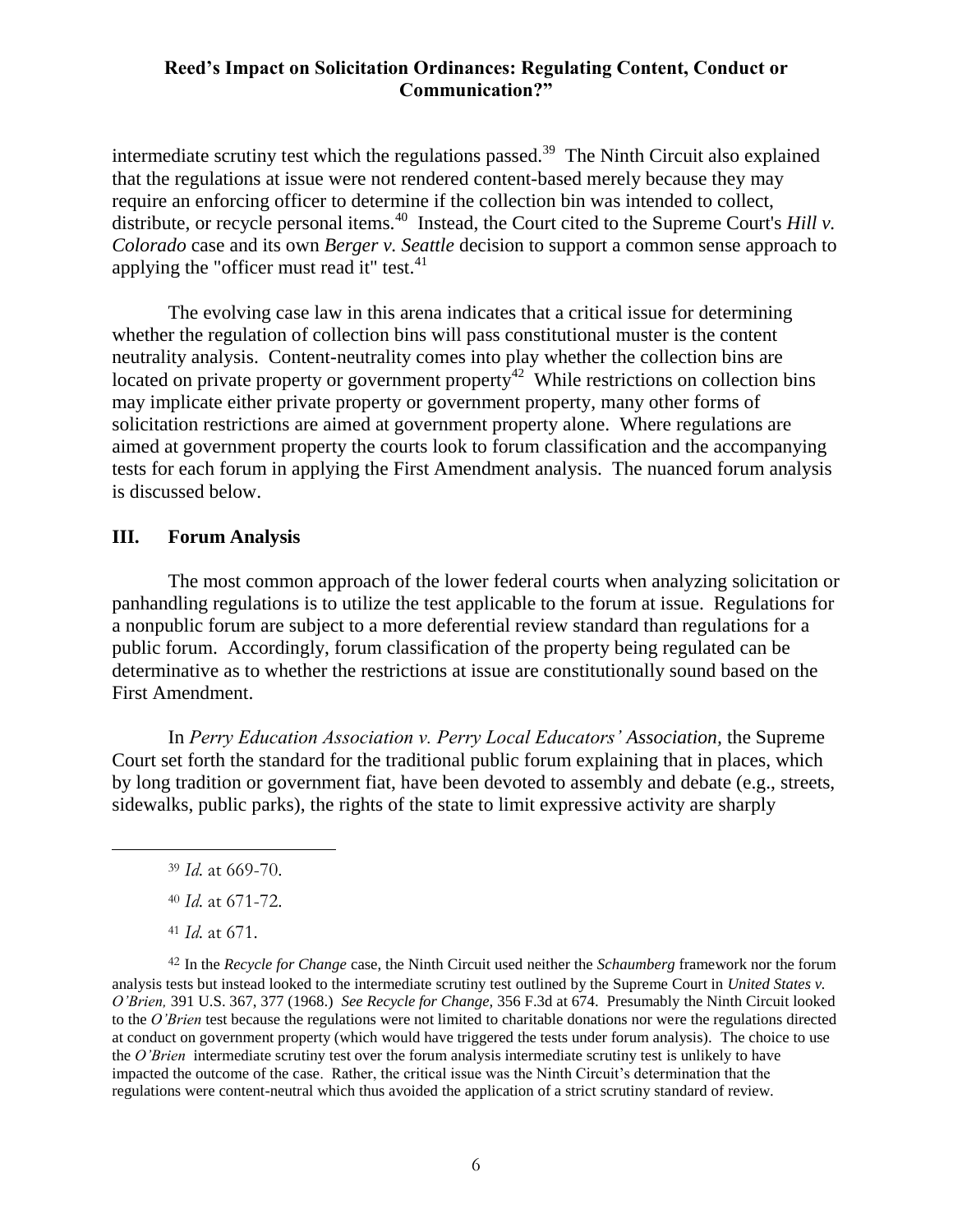circumscribed. <sup>43</sup> Thus, a restriction on speech in a public forum will pass constitutional muster if: (1) it is content-neutral; (2) it is narrowly tailored to serve a significant governmental interest; and (3) it leaves open ample alternative channels for communication of the information (this is known as the time, place and manner test).<sup>44</sup> In a traditional public forum, First Amendment activities generally may not be prohibited completely, and complete bans are only allowed when the exclusion is necessary to serve a compelling state interest and the exclusion is narrowly drawn to achieve that interest."<sup>45</sup> Thus, courts routinely strike down wide-ranging bans that prohibit solicitation from an occupant of motor vehicles or ban solicitation from all traffic median strips as these are not deemed to meet the narrow tailoring requirement.<sup>46</sup> Additionally, content-based regulations (*i.e.* rules that either allow or exclude speech based on the subject matter being expressed) are deemed presumptively unconstitutional for a public forum, and only pass muster if they are the least restrictive means to further a compelling governmental interest.<sup>47</sup> Thus, a content-based restriction that prohibits panhandlers from knowingly touching or grabbing could pass strict scrutiny while restrictions that ban fighting words uttered in connection with panhandling, ban repeated requests for money or ban panhandling in a group of two or more in an intimidating manner have been found to fail the strict scrutiny test.<sup>48</sup>

In contrast to the public forum, a nonpublic forum is government property that has traditionally not been open to the free exchange of ideas, such as a courthouse lobby, a prison or a military base. The government may also establish a limited public forum by opening a nonpublic forum for a limited purpose or for the discussion of certain subjects.<sup>49</sup> A limited public forum is governed by the same rules that govern a nonpublic forum.<sup>50</sup> In a nonpublic forum or limited public forum, the government is given more latitude to restrict speech. A restriction for a nonpublic (or limited public) forum will pass muster if it is: (1) reasonable;

 $\overline{a}$ 

<sup>47</sup> *Foti v. City of Menlo Park*, 146 F.3d 629, 637 (9th Cir. 1998); *Sable Communications of California v. FCC*, 492 U.S. 115, 126 (1989).

<sup>48</sup> *See McLaughlin v. City of Lowell*, 140 F.Supp.3d 177 (D. Mass. 2015).

<sup>49</sup> *Hills v. Scottsdale Unified Sch. Dist.,* 329 F.3d 1044, 1049 (9th Cir. 2003).

<sup>43</sup> *Perry Education Association v. Perry Local Educators' Association*, 460 U.S. 37, 45 (1983).

<sup>44</sup> *Ward v. Rock Against Racism*, 491 U.S. 781 (1989).

<sup>45</sup> *Cornelius v. NAACP Legal Defense & Educ. Fund*, 473 U.S. 788, 800 (1985).

<sup>46</sup> *See Comite de Jornaleros v. City of Redondo Beach,* 657 F.3d 936 (9th Cir. 2011); *see also Cutting v. City of Portland*, 802 F.3d 79 (1st Cir. 2015).

<sup>&</sup>lt;sup>50</sup> See id. Note that the government may also create a designated public forum by opening nonpublic forum property for general First Amendment activities (as opposed to limiting the activity) and that the designated public forum (as opposed to the limited public forum) is governed by the same rules that apply to a public forum. *Hopper v. City of Pasco*, 241 F.3d 1067, 1074-1075 (9th Cir. 2001); *United Food & Commer. Workers Union, Local 1099 v. Southwest Ohio Reg'l Transit Auth.*, 163 F.3d 341 (6th Cir. 1998).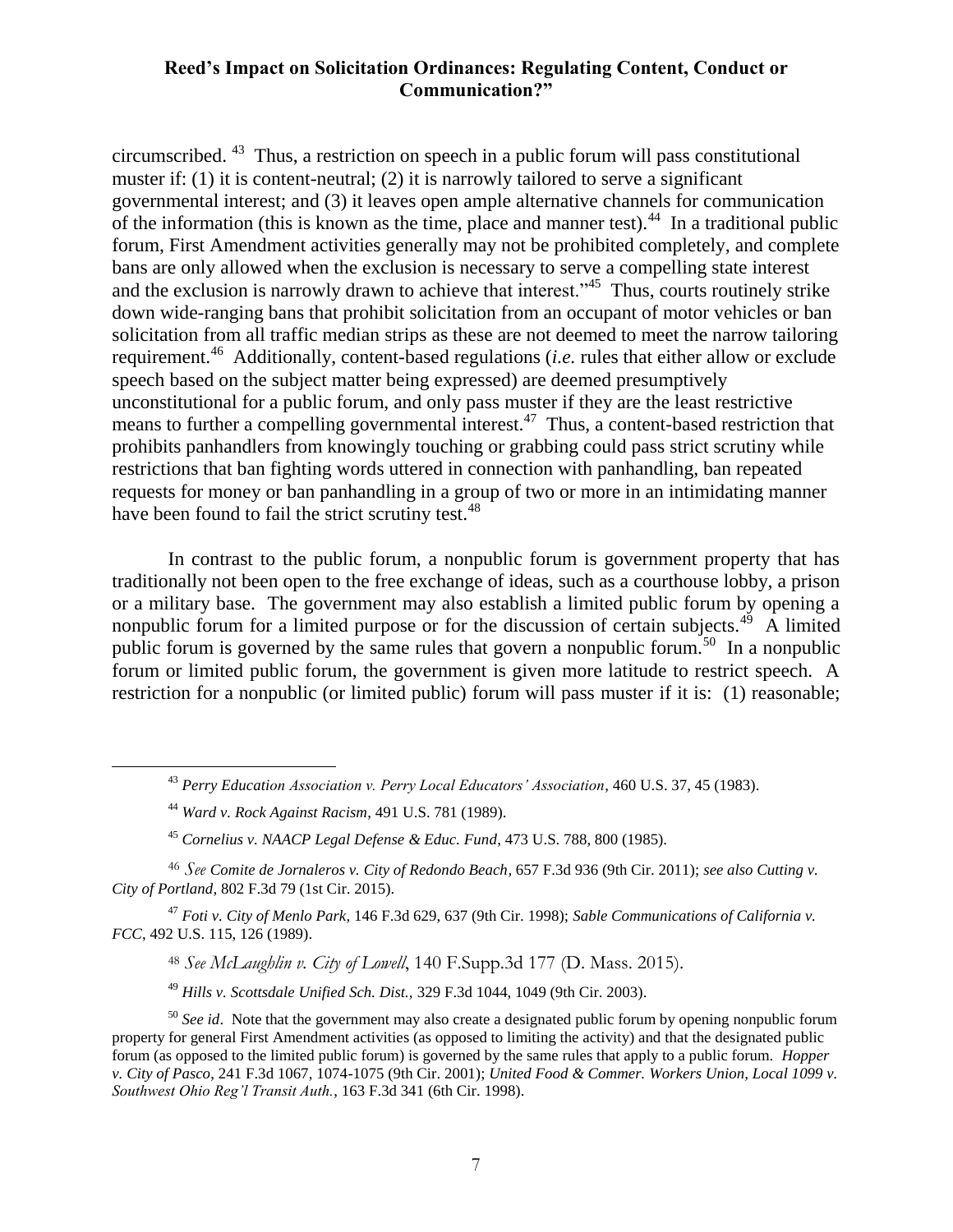and (2) viewpoint neutral (*i.e.* not an effort to suppress expression merely because the public officials oppose the speaker's view). $51$ 

In *United States v. Kokinda*, the Supreme Court considered regulations for a postal sidewalk that provided "soliciting alms and contributions, campaigning for election to any public office, collecting private debts, commercial soliciting and vending, and displaying or distributing commercial advertising on postal premises are prohibited."<sup>52</sup> In a 5-4 decision, the Court upheld the regulation. The majority opinion explained that the postal sidewalk was not a traditional public forum and that the regulation passed muster as reasonable and viewpoint neutral.<sup>53</sup> Critical to the nonpublic forum classification was the fact that the sidewalk was constructed solely to provide for the passage of individuals engaged in postal business, not as a public passageway.<sup>54</sup>

Similarly, the Supreme Court has found airport terminals to be a nonpublic forum. In *International Society for Krishna Consciousness v. Lee*, the Supreme Court considered a regulation prohibiting solicitation and the receipt of funds inside an airport terminal.<sup>55</sup> A divided Court held that the Port Authority could prohibit the solicitation and receipt of funds because the terminal had not historically been made available for speech activity.<sup>56</sup> This made the terminal a "nonpublic forum" where the regulation needed to be only reasonable and viewpoint neutral to pass muster.<sup>57</sup> The Court found the restriction met this test explaining that the Port Authority's need to restrict speech to reduce passenger congestion was reasonable and unrelated to any particular speaker's viewpoint.<sup>58</sup> The Court noted that the government's interest in preventing congestion and fraud were heightened at an airport terminal where people travel on tight time schedules.<sup>59</sup> Likewise, in *International Society for Krishna v. City of Los Angeles*, the Ninth Circuit used the nonpublic forum test and upheld a

<sup>54</sup> *Id.* at 743.

 $\overline{a}$ 

<sup>55</sup> *International Society for Krishna Consciousness, Inc. v. Lee*, 505 U.S. 672 (1992).

<sup>56</sup> *Id.* at 680.

<sup>57</sup> *Id.* at 683.

<sup>58</sup> *Id.* at 680-81.

<sup>59</sup> *Id.* at 684.

<sup>51</sup> *Perry*, 460 U.S. at 46.

<sup>52</sup> *United States v. Kokinda*, 497 U.S. 720, 724 (1990). The Court only considered the prohibition on soliciting funds and did not examine the remainder of the prohibition. *See id.* at 723-724.

<sup>&</sup>lt;sup>53</sup> *Id.* at 724. Only four Justices found that the postal sidewalk was a nonpublic forum. Justice Kennedy concurred in the judgment that the regulations were constitutional but took issue with classifying the sidewalk as a nonpublic forum. *Id.* at 721. Rather, he found that the regulations passed muster under the time, place and manner test for a public forum. *Id.* The four dissenting Justices found that the sidewalk was a public forum and that the regulations did not pass muster. *Id.* at 740.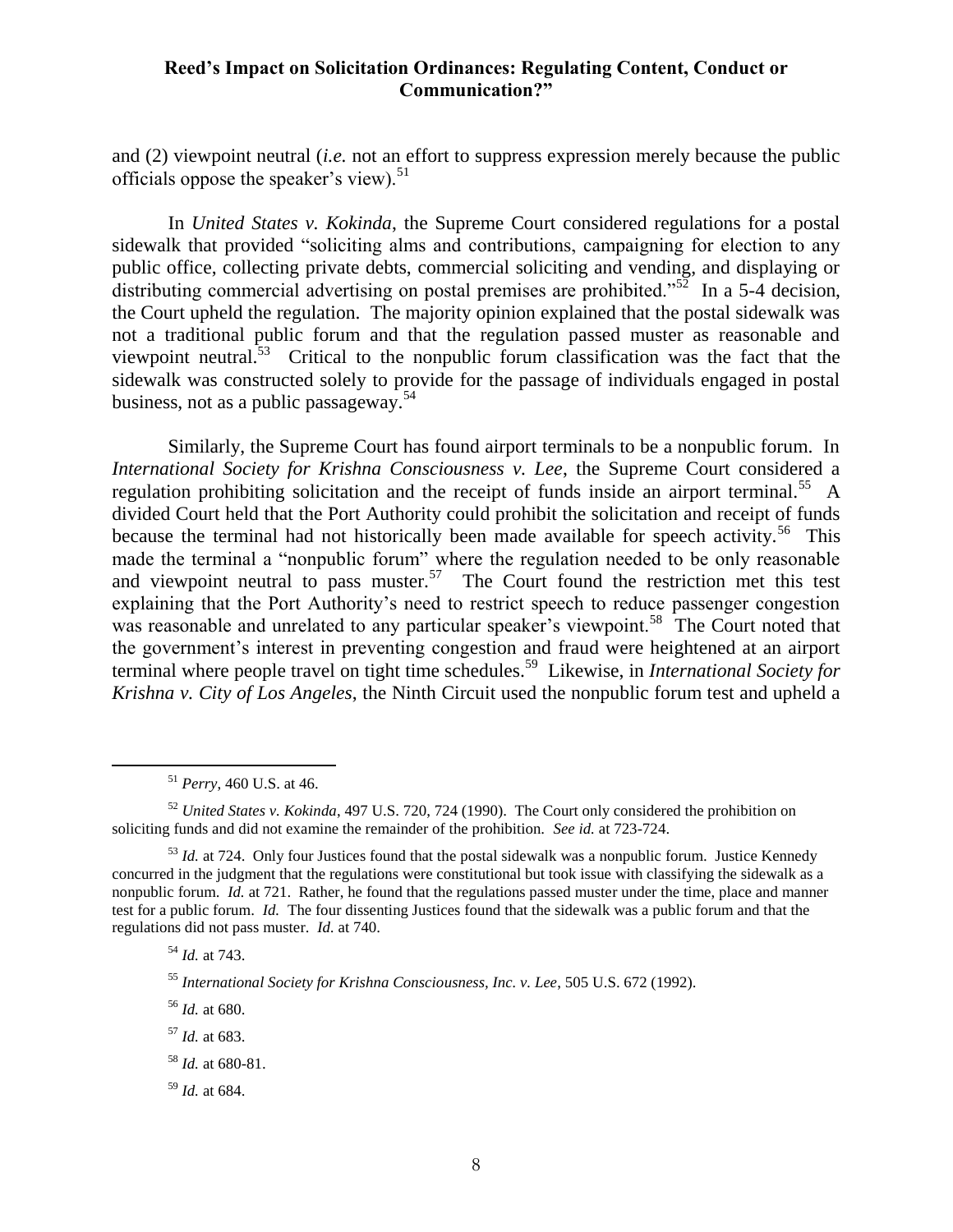ban at LAX on the solicitation for the immediate receipt of funds when done in a continuous and repetitive manner. $60$ 

The post office and airport cases illustrate that with certain property the government can regulate solicitation and panhandling under the reasonableness standard applicable to a nonpublic forum. However, the vast majority of solicitation and panhandling regulations are directed at a public forum (such as sidewalks, streets, and parks) where less deferential tests apply. For instance, in *Comite de Jornaleros de Redondo Beach v. City of Redondo Beach,* the Ninth Circuit ruled that Redondo Beach's city-wide ban on soliciting for employment, business or contributions from the occupants of any vehicle was unconstitutional.<sup>61</sup> The Ninth Circuit found the ordinance invalid because it was not narrowly tailored to achieve the City's goals.<sup>62</sup> The City enforced the ordinance as part of its "Day Laborer Enforcement" Project" and a pair of day-laborer organizations sued. The Court found that Redondo Beach had a legitimate interest in keeping the streets open and available for movement but that the ordinance was not narrowly drawn because it applied everywhere in the City, while the City only provided evidence of traffic problems at a small number of major streets and medians.<sup>63</sup> Furthermore, the ordinance swept within its coverage school children shouting "car wash" at motorists, girl scouts selling cookies on the sidewalk, and even a motorist stopping on the side of the street to ask if a neighbor's teenager was available to babysit.<sup>64</sup> The City also had numerous alternative state law provisions at its disposal to achieve its goals while burdening little or no speech. $65$ 

Likewise, the First Circuit in *Cutting v. City of Portland* also rejected a city-wide ban that prohibited people from standing, sitting, staying, driving, or parking on median traffic strips.<sup>66</sup> While the ordinance was content-neutral, the First Circuit found that it was not narrowly tailored, but instead was geographically over-inclusive.<sup>67</sup> The First Circuit suggested that an ordinance that prohibits the activity on only the smallest or most dangerous of medians and intersections could potentially meet the narrow tailoring requirement.<sup>68</sup>

- <sup>64</sup> *Id.* at 959.
- <sup>65</sup> *Id.* at 947-51.
- <sup>66</sup> *Cutting*, 802 F.3d 79.
- <sup>67</sup> *Id.* at 89.
- <sup>68</sup> *Id.* at 92.

<sup>60</sup> *International Society for Krishna v. City of Los Angeles*, 764 F.3d 1044 (9th Cir. 2014).

<sup>61</sup> *Comite de Jornaleros,* 657 F.3d 936. Of note, while the Ninth Circuit found the regulation unconstitutional, it assumed without discussion that the regulation was content-neutral. *Id.* at 940. In light of the Supreme Court's recent ruling in *Reed*, it is unlikely that this assumption remains valid. The content neutrality issue is discussed in detail in Section IV *infra*.

<sup>62</sup> *Id.* at 940.

<sup>63</sup> *Id.* at 948-949.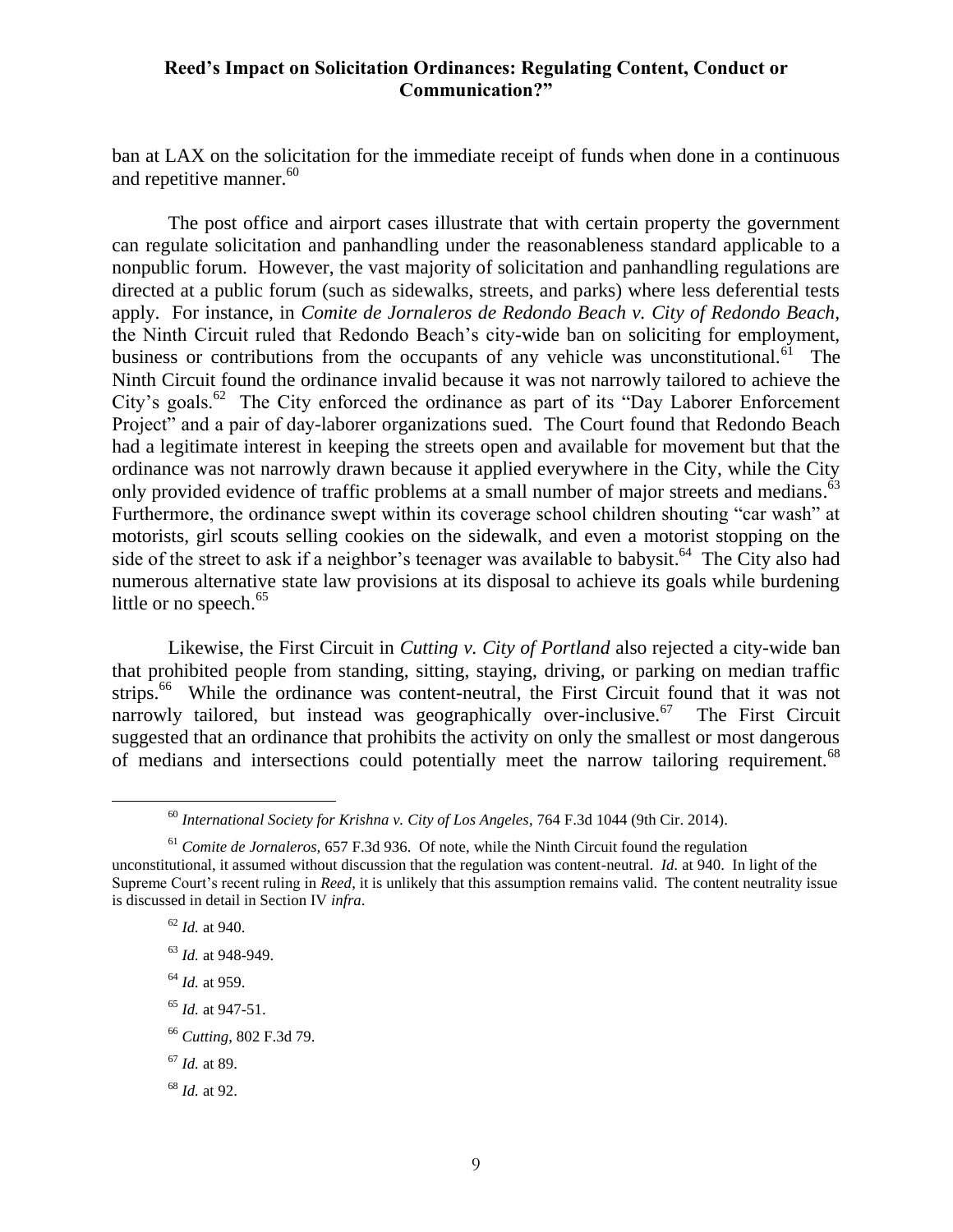Indeed, in *Houston Chronicle v. City of League City, Texas*, the Fifth Circuit found that the narrow tailoring requirement was met where the regulation at issue only prohibits soliciting, selling, or distributing material to the occupants of cars stopped in obedience to a traffic control signal or light.<sup>69</sup> The Fifth Circuit rejected the argument that the ordinance was under-inclusive and instead found that intersections with traffic lights are generally the most heavily trafficked and dangerous, and thus the ordinance was appropriately tailored to meet the city's interests.<sup>70</sup>

#### **IV. Content Neutrality**

As noted above, content-neutral regulations of a public forum (such as for sidewalks, streets, and parks) are subject to intermediate scrutiny under the time, place and manner test, whereas content-based regulations are presumptively invalid and subject to strict scrutiny. Thus, drafting a content-neutral ordinance is critical to the success of implementing valid regulations for a public forum.

In the past, the courts and parties would often either assume without any analysis that solicitation and panhandling regulations were content-neutral, or would look to the Supreme Court's ruling in *Ward v. Rock Against Racism* for guidance. The *Ward* decision stated that "[t]he principal inquiry in determining content neutrality . . . is whether the government has adopted a regulation of speech because of disagreement with the message it conveys."<sup>71</sup> This approach, however, is no longer valid.<sup>72</sup> The Supreme Court's recent decision in *Reed* has put the content neutrality issue in the spotlight and makes clear that a more exacting approach is mandated.<sup>73</sup> Specifically, as noted in the introduction to this paper, *Reed* states that "[g]overnment regulation of speech is content-based if a law applies to particular speech because of the topic discussed or the idea or message expressed."<sup>74</sup> Many solicitation ordinances fall within *Reed's* definition of "content-based," and are now potentially vulnerable to a constitutional challenge.

In a forewarning of things to come, the Ninth Circuit used an exacting understanding of content neutrality when it analyzed an ordinance regulating solicitation at the 80 acre Seattle Center (a public park and entertainment complex) prior to the *Reed* case.<sup>75</sup> Specifically, in *Berger v. City of Seattle*, the Ninth Circuit found the ordinance to be an

- <sup>72</sup> *See Reed .*, 135 S.Ct. 2218.
- <sup>73</sup> *See id*.

<sup>69</sup> *Houston Chronicle v. City of League City*, *Texas,* 488 F.3d 613 (5th Cir. 2007).

<sup>70</sup> *Id.* at 622.

<sup>71</sup> *Ward v. Rock Against Racism*, 491 U.S. 781 (1989).

<sup>74</sup> *Id*. at 2227.

<sup>75</sup> *See Berger v. City of Seattle,* 569 F.3d 1029 (9th Cir. 2009).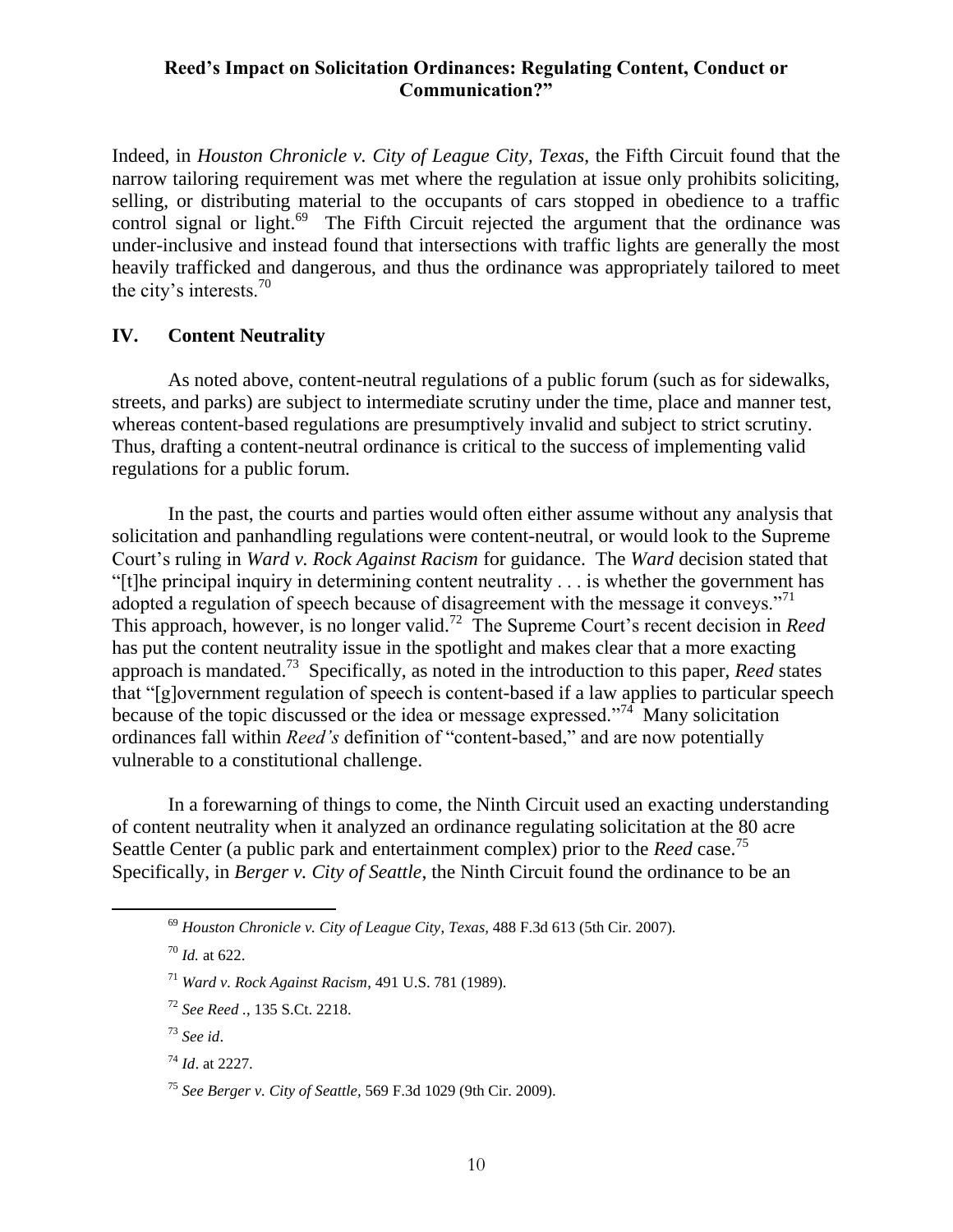impermissible content-based restriction because it prohibited street performers from actively soliciting donations.<sup>76</sup> The Ninth Circuit found the very terms of the ordinance to be contentbased because they prohibited performers from verbally communicating a particular set of messages – requests for donations – based on the idea expressed.<sup>77</sup> The Court then declared the ordinance unconstitutional even though the City may have had a legitimate interest in reducing the "aggressive solicitation" of street performers since it banned all active solicitation and not just aggressive behavior.<sup>78</sup>

The Seventh Circuit also considered the content neutrality of panhandling regulations in a decision that pre-dated *Reed.* Unlike the Ninth Circuit decision in *Berger*, the Seventh Circuit's decision in *Norton v. City of Springfield,* originally found the regulation at issue to be content-neutral, a decision it later reversed in light of *Reed*. 79 The Springfield ordinance defined panhandling as an oral request for an immediate donation of money.<sup>80</sup> Signs requesting money were allowed as were oral requests to send money later.<sup>81</sup> Initially, the Seventh Circuit rejected the argument that the ordinance was content-based explaining that the ordinance did not interfere with the marketplace of ideas, that it did not practice viewpoint discrimination, and that the distinctions were an effort to make the ordinance less restrictive.<sup>82</sup> The Seventh Circuit relied on the Supreme Court jurisprudence to classify two types of regulations as content-based: those that restrict speech because of the ideas they convey, and those that restrict speech because the government disapproves of the message.<sup>83</sup> It found that the panhandling restriction did not encompass either type of discrimination and was an ordinance regulating subject matter rather than content or viewpoint.<sup>84</sup>

After the Supreme Court's *Reed* ruling, however, the Seventh Circuit reconsidered its decision and, in light of *Reed,* found the Springfield ordinance to be unconstitutionally content-based.<sup>85</sup> Specifically, the Seventh Circuit found that Springfield's ordinance regulated speech based on the topic discussed and, therefore, was content-based under Reed.<sup>86</sup> Following this ruling, Springfield adopted a new ordinance that prohibited

<sup>76</sup> *Id.* at 1051. <sup>77</sup> *Id*. <sup>78</sup> *Id*. at 1053. <sup>79</sup> *Norton v. City of Springfield*, 806 F.3d 411 (7th Cir. 2015). <sup>80</sup> *Id*. at 412.  $81$  *Id.* <sup>82</sup> *Id*. <sup>83</sup> *Id*. <sup>84</sup> *Id*. <sup>85</sup> *Id*. at 412-413. <sup>86</sup> *Id*. at 413.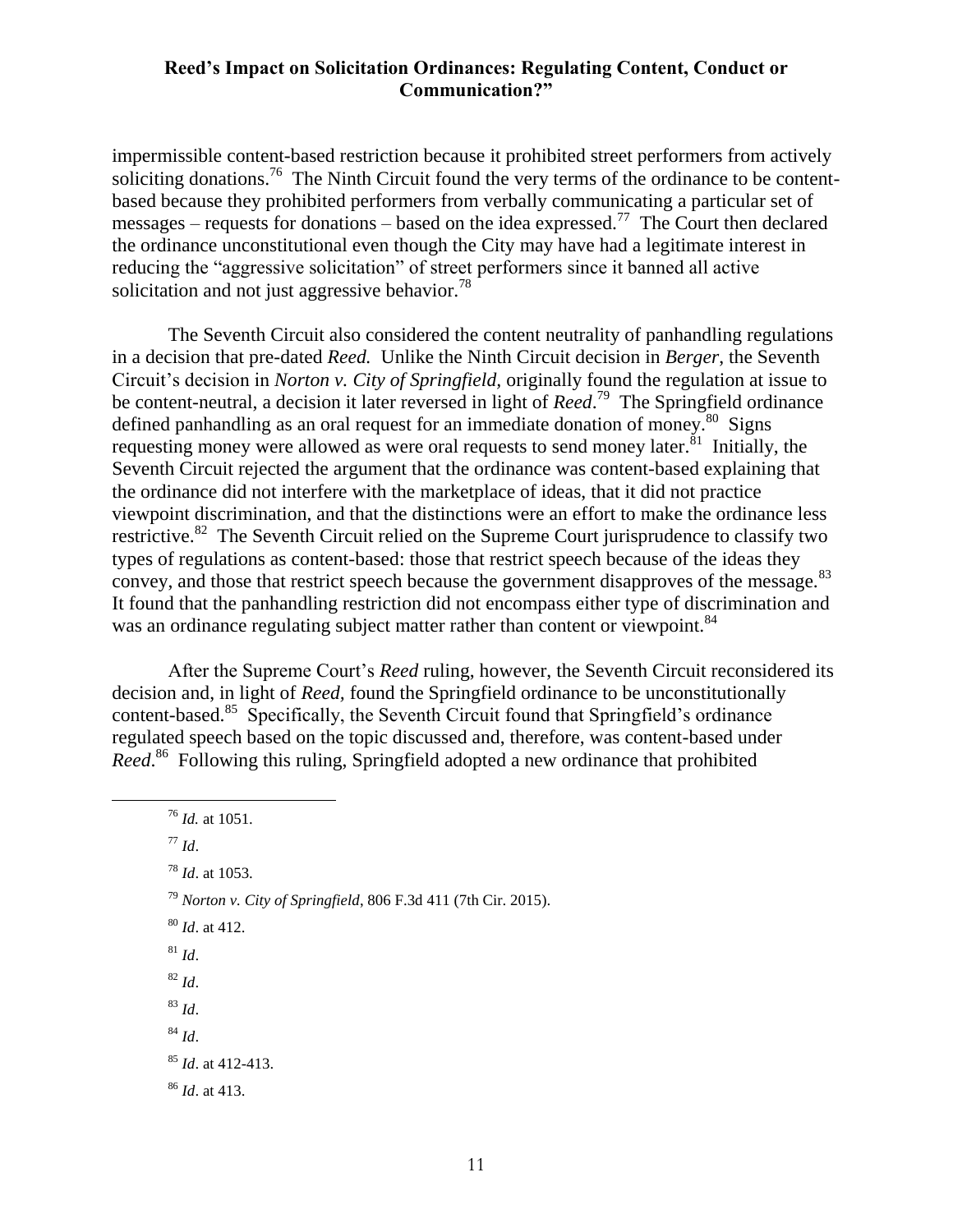panhandling at any time before, during, or after the panhandler knowingly approaches within five feet of the solicited person. $87$  The new ordinance defined panhandling as a vocal appeal for an immediate donation of money or other gratuity.<sup>88</sup> The district court found that although the language of the ordinance had been modified, it was still content-based since it prohibited making a vocal appeal for donations while it allowed other topics of speech such as asking about the weather, requesting someone to sign a petition, or asking for future donations.<sup>89</sup> Accordingly, the City's panhandling regulation was once again found invalid.<sup>90</sup>

Similarly, in *Thayer v. City of Worcester,* the First Circuit initially upheld a panhandling restriction as a content-neutral regulation.<sup>91</sup> This decision was later reversed in light of *Reed*. 92 Retired Supreme Court Justice Souter, sitting by designation, found that regulations prohibiting aggressive panhandling and restricting the use of traffic medians and roadways to be content-neutral.<sup>93</sup> Souter noted that for decades, the City "had been pushed and pulled by concerns about panhandling on its streets."<sup>94</sup> Among other things, the City was concerned about public safety from individuals walking in and out of traffic to collect money in intersections, traffic islands, and roadways.<sup>95</sup> To address this problem, the City adopted two ordinances. The Aggressive Panhandling Ordinance made it unlawful to beg, panhandle, or solicit any person in an aggressive manner.<sup>96</sup> It applied to speech attempting to obtain an immediate donation of money or other things of value.  $\frac{57}{7}$  The second ordinance regulated activity on traffic islands and the roadway.<sup>98</sup> Plaintiffs, two homeless people and a political activist on the City's school committee, challenged the constitutionality of the ordinances.<sup>99</sup> The First Circuit looked to the test set forth in *Ward* and determined that the ordinances were content-neutral.<sup>100</sup> Souter explained that while panhandling and solicitation of immediate donations may convey a message of need, and waving placards at traffic islands may often be a political expression, the regulations were not directed at suppressing

 $\overline{a}$ 

- <sup>96</sup> *Id*.
- <sup>97</sup> *Id*.
- <sup>98</sup> *Id*. at 65.

<sup>100</sup> *Id*. at 67.

<sup>87</sup> *Norton v. City of Springfield*, 2015 WL 8023461, 1 (C.D. Ill. 2015).

<sup>88</sup> *Id*. at 1.

<sup>89</sup> *Id*. at 2.

<sup>90</sup> *Id.* at 2-3.

<sup>91</sup> *Thayer v. City of Worcester* , 755 F.3d 60 (2014) (vacated and remanded).

<sup>92</sup> *Thayer v. City of Worcester*, 135 S.Ct 2887 (2015).

<sup>93</sup> *Thayer*, 755 F.3d 60 (2014).

<sup>94</sup> *Id.* at 63.

<sup>95</sup> *Id*. at 64.

<sup>99</sup> *Id*. at 65-66.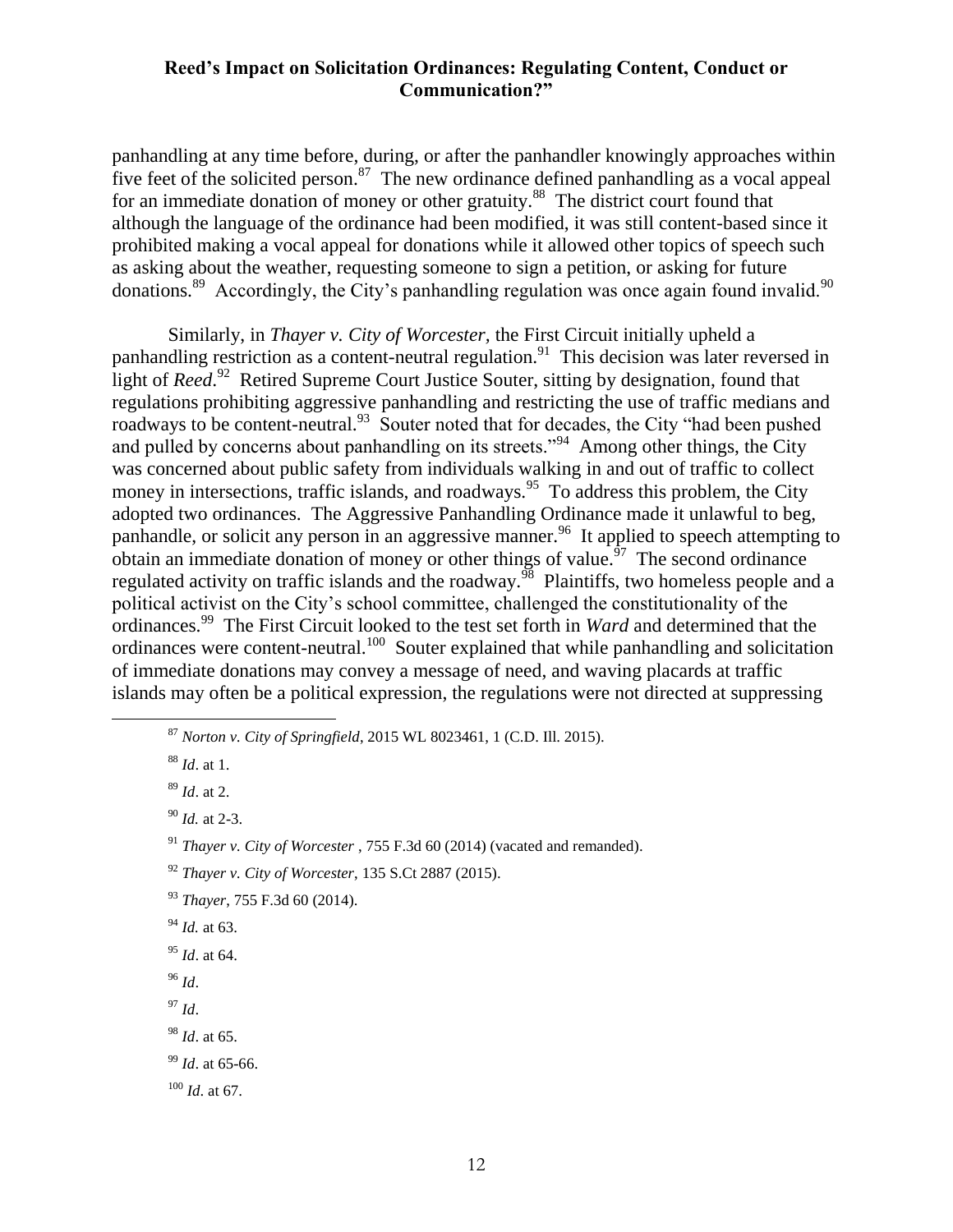speech because the government disapproved of the message and, therefore, did not run afoul of the content neutrality standard.<sup>101</sup>

The Supreme Court remanded the *Thayer* case for further consideration in light of Reed.<sup>102</sup> The First Circuit vacated its original opinion and remanded to the district court for consideration.<sup>103</sup> In light of *Reed*, the district court found the Aggressive Panhandling Ordinance to be a content-based restriction on speech. It found the ordinance regulating the use of traffic islands and roadways failed as well because, although it was content-neutral, it was not sufficiently tailored to meet the government's interest in public safety.<sup>104</sup> The court noted that post-*Reed*, "municipalities must go back to the drafting board" and, in doing so, "define with particularity the threat to the public safety they seek to address, and then enact laws that precisely and narrowly restrict *only* that conduct which would constitute such a threat."<sup> $105$ </sup>

A survey of post-*Reed* decisions shows the challenge of drafting content-neutral regulations since courts have routinely been striking down panhandling and solicitation regulations as content-based restrictions on speech.<sup>106</sup> The regulations that have survived the content neutrality test of *Reed* focus on defining the conduct being regulated, such as prohibiting the distribution of anything to the occupant of vehicles.<sup>107</sup> While *Reed* was not a solicitation case, its impact on the constitutionality of solicitation and panhandling regulations has been profound.

 $\overline{a}$ 

- <sup>104</sup> *Id*. at 233-234 and 237.
- <sup>105</sup> *Id*. at 237.

<sup>106</sup> *McLaughlin v. City of Lowell*, 140 F.Supp.3d 177 (D. Mass. 2015) (finding that regulations of solicitation that single out the solicitation of the immediate transfer of funds for charitable purposes are contentbased); *Browne v. City of Grand Junction*, 136 F.Supp.3d 1276 (D. Colo. 2015) (observing that any law prohibiting all solicitation in a public forum constitutes content discrimination under *Reed*); *Working America v. City of Bloomington*, 142 F.Supp.3d 823 (D. Minn. 2015) (finding that a regulation of door-to-door solicitors was contentbased since, by definition in the ordinance, it applied to speech that had the purpose of generating money or property on behalf of a person, organization or cause); *Norton*, 806 F.3d 411 (2015) (reversing after *Reed* and finding that an ordinance targeting oral requests for money now, but not requests for money later, constitutes content discrimination); *Homeless Helping Homeless v. City of Tampa*, 2016 WL 4162882 (M.D. Fla. 2016) (finding the City's ordinance regulating the solicitation of donations or payments was unconstitutionally content-based under *Reed,* but noting strong disagreement with *Reed* in the context of solicitation and belief that *Reed* was likely a "transient reign.")

<sup>107</sup> Traditionalist American Knights of the Ku Klux Klan v. City of Desloge, Missouri, 2016 WL 705128 (E.D. Mo. 2016); *Watkins v. City of Arlington,* 123 F.Supp.3d 856 (N.D. Tex. 2015).

<sup>101</sup> *Id*. at 68.

<sup>102</sup> *Thayer*, 135 S.Ct 2887.

<sup>103</sup> *See Thayer v. City of Worcester*, 144 F.Supp.3d 218, 221 (D. Mass. 2015).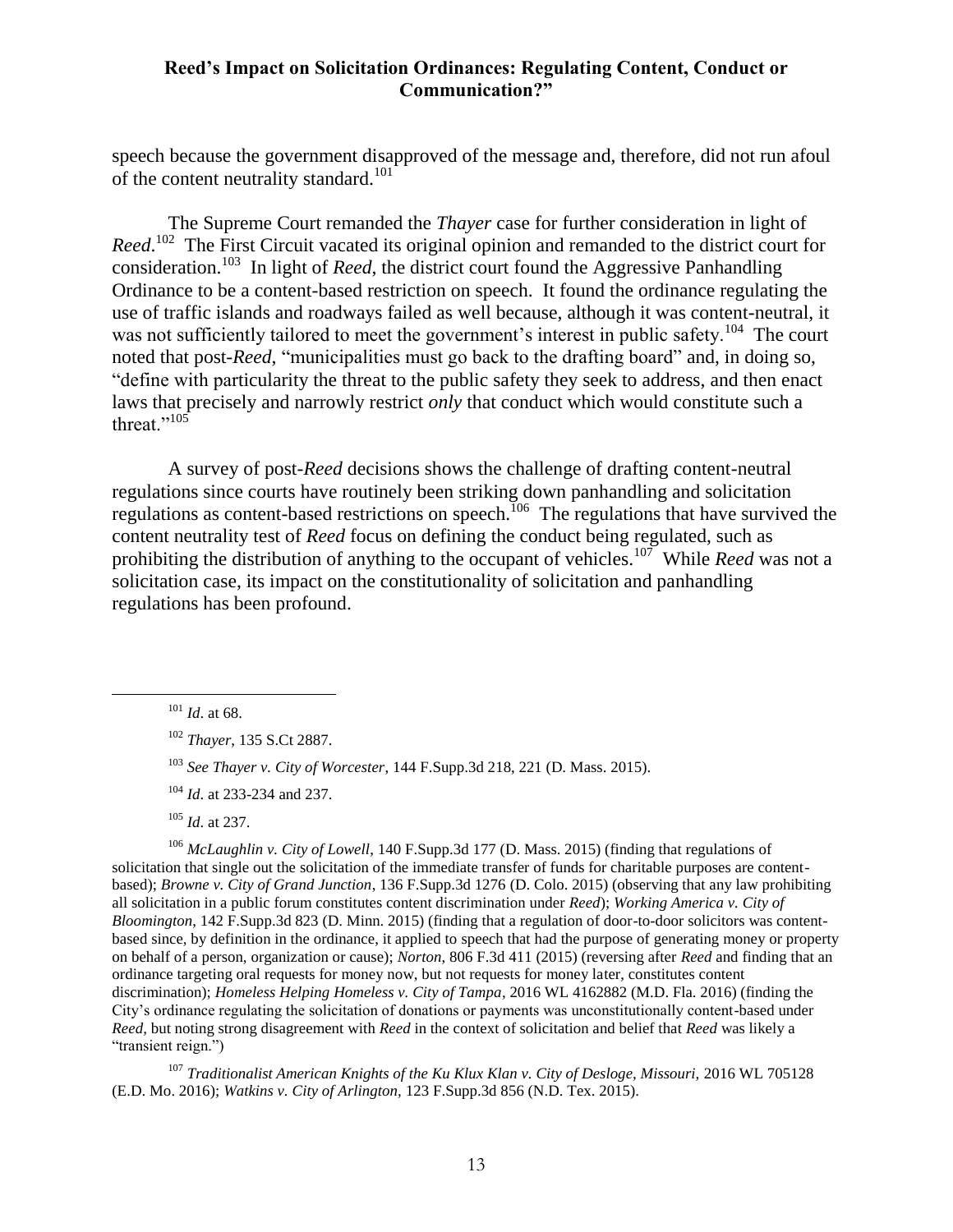# **V. Tips for Practitioners**

In drafting or analyzing the legal adequacy of a solicitation ordinance, attorneys should begin with the assumption that this activity implicates the full protection of the First Amendment. From there, the analysis should focus on the forum being regulated. If the forum is a public one (as it will be in the majority of situations), the critical point is to tailor the ordinance to the specific conduct and government interest(s) the regulation is addressing. For a public forum, municipalities will also need to draft content-neutral regulations except in the rare instances where the regulation is supported by a compelling governmental interest.

While not exhaustive, the following is a list of tips a practitioner should consider for assessing the legal soundness of a solicitation regulation:

- 1. Consider doing a wholesale review of your solicitation and/or panhandling regulations to identify any content-based concerns under the *Reed* test.
- 2. Identify the forum at issue.
- 3. For a public forum, draft content-neutral regulations aimed at conduct, and not speech.
- 4. Identify the governmental interests at play and examine how the ordinance serves those interests. The courts have deemed legitimate such interests as protecting citizens from fraud and crime, promoting traffic safety, and ensuring citizens feel secure in their surroundings. Be aware that legitimate interests are not the same as compelling interests needed to justify a content-based regulation of a public forum.
- 5. Build the factual basis to support the identified City interests called out. Use your inhouse knowledge including traffic reports, traffic counts, police calls for service, etc.
- 6. Review and tightly define the scope of activity you are regulating. For example, if traffic problems only exist in certain areas of the city, narrowly tailor the ordinance to address the specific problem areas rather than banning solicitation on all streets.
- 7. Treat all forms of solicitation the same way whether by individuals, churches, community organizations, professional fundraisers, etc. Do not exempt favored organizations such as Girl Scouts or Little League Teams from the ambit of the ordinance.
- 8. Be aware that entire city-wide bans are almost certainly impermissible.
- 9. Consider whether solicitation concerns involve commercial activity alone, and whether regulations can be drafted to address such.